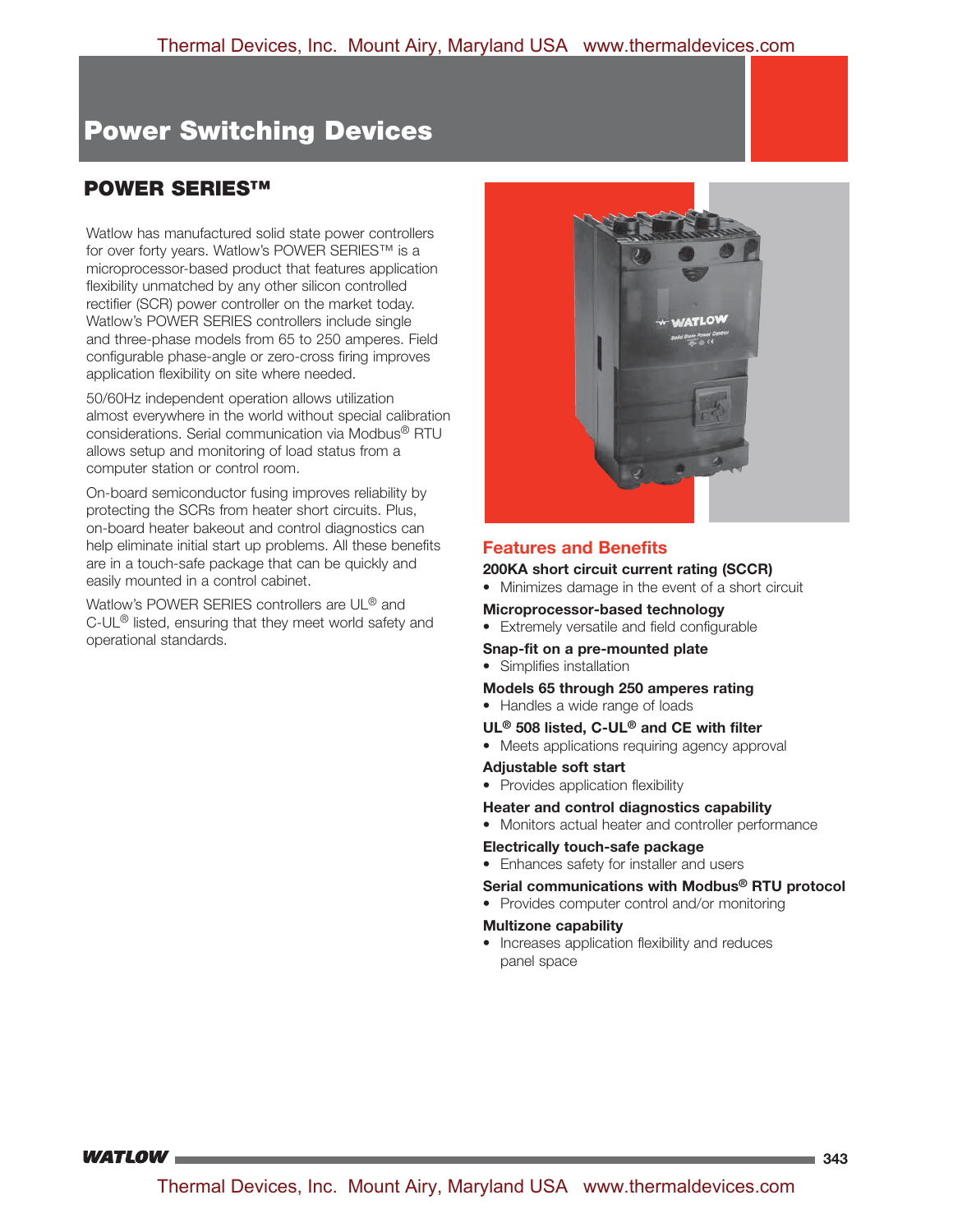# **POWER SERIES POWER SERIES**

# **Specifications**

#### **Power Bases**

- Single-phase, (2 SCRs)
- 3-phase, 2-leg control, (4 SCRs)
- Resistive load only, zero-cross firing only
- 3-phase, 3-leg control, (6 SCRs)
- 3-phase, 3-leg control, (6 SCRs) for 4-wire wye loads
- Multizone, two and three single-phase zones

### **Output Control Options**

- Zero-cross control, fixed time base
	- Time base one or four seconds with digital programmer
- Zero-cross control, variable time base
- Phase-angle control and phase-angle control with current limit (not for 3-phase, 2-leg models)
	- Soft start factory default four seconds upon power-up, and adjustable from 0.0 to 120 seconds
	- Soft start upon input signal change, output rate of change adjustable to limit max. rate of change from 0.1 to 100% per 0.1 second. Factory default 10%
- Current transformer included when required
- Line voltage compensated (variable time base and phase angle controllers only)
- Standby or non-operational mode

# **Output Voltage and Current Rating**

- 24 to 120VAC (+10%, -15%)
- 200 to 480VAC (+10%, -15%)
- 200 to 600VAC (+10%, -15%)
- 65 through 250A per pole, model dependent; see amperage chart on the POWER SERIES spec sheet on the Watlow web site
- Min. load 1A rms ac
- Max. leakage current 5mA
- 200KA SCCR, Type 2 approved with the recommended fusing; see user manual

#### **Alarms**

- Single alarm relay
- Latching or non-latching
- Separate high and low values
- Alarm silencing (inhibit) on power up for alarm
- Alarm indication LEDs, shorted SCR, open heater, fuse
- Electromechanical relay, Form C contact, software configurable
	- Min. load current 10mA @ 5VDC
	- Rated resistive loads: 3A @ 250VAC or 30VDC max., inductive load rating 1.5A with a power factor ≥ 0.4 without contact suppression

#### **Heater Bakeout**

• For single-phase (phase to neutral) and 3-phase 6 SCR models only (not for 3-phase, 2-leg models)

- Soft start with over current trip, runs until programmed bakeout time expires, then goes burst or phase-angle firing. Factory default of 24 hours
- Adjustable 0 9999 minutes with over-current trip
- Internal current transformer included

# **Command Signal Input**

#### **Analog**

- Input signal: field selectable and scalable, 0 to 20mA or 0 to 10VDC
- Default input signal: 4 to 20mA
- Manual control input via digital programmer/display
- Voltage input impedance 11kΩ nominal
- Current input impedance 100Ω nominal

#### **Digital**

• On-board digital programmer/display and optional serial communications

#### **Retransmit**

- Field selectable and scalable, 0 to 20mA with 800Ω max. load or 0 to10VDC with 1KΩ min. load
- Default: 4 to 20mA
- Resolution:
- mA ranges  $= \pm 5\mu$ A VDC ranges = 2.5mV nominal
- Calibration accuracy: mA ranges  $= \pm 20 \mu$ A
	- VDC ranges = 10mV nominal
- Temperature stability: 100ppm/°C

#### **Digital Programmer/Display and Communications Capabilities**

- Programming functions
	- Adjust input and output control type, alarms and soft start, heater bakeout and current limit prompts
- Monitoring functions
	- Display input and output values along with actual output current
- Data retention of digital programmer/display upon power failure via nonvolatile memory

#### **Serial Communications**

- RS-232 for single drop control
- EIA-485 for single or multidrop control
	- 32 units maximum can be connected. With additional 485 repeater hardware, up to 247 units may be connected
- Isolated
- Modbus<sup>®</sup> RTU protocol
- 1200, 2400, 4800, 9600, 19200 baud rates

#### **Controller Power Supply**

- Universal line voltage input range 100 to 240VAC (+10%, -15%) at 55VA max.
- $50/60$ Hz  $\pm$  5% line frequency independent
- Controller line voltage for electronic power supply can be run on separate line voltage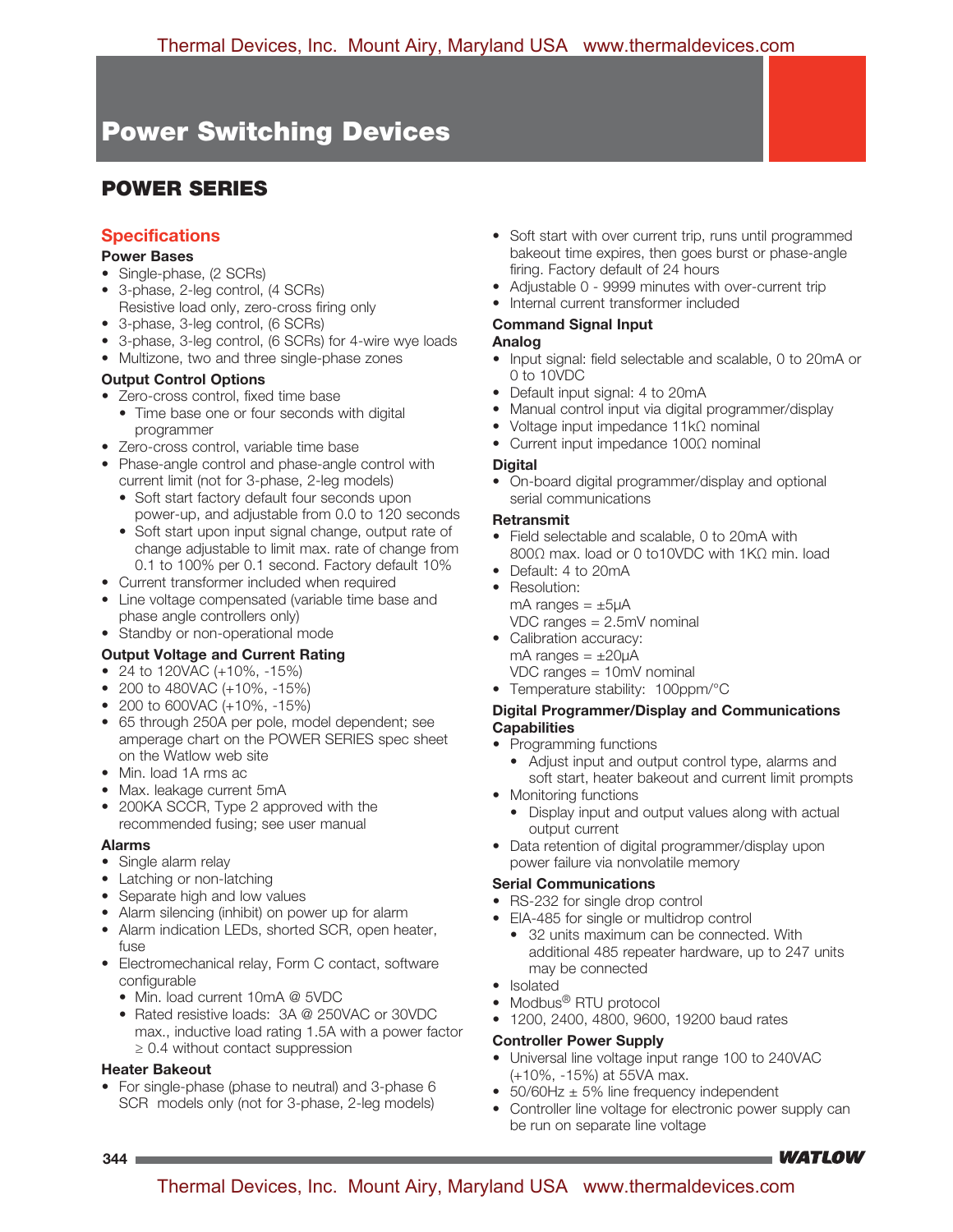# **POWER SERIES POWER SERIES**

# **Specifications** *(Continued)*

#### **Natural Convection and Fan Cooled Models**

- Cabinet venting may be required
- See Amperage Chart with Ordering Information for available configurations

#### **Power Dissipation (Watts)**

• Approximately 1.25 watts/ampere per controlled leg

### **Isolation**

- Command signal to load and line/load to ground 2200VAC min.
- On-board semiconductor fuses provide SCR protection

### **Mounting**

- Output Amperage Rating F35: back panel
- Other Output Amperage Ratings: removable mounting plate

### **High Current Terminals**

- Touch safe
- <sup>3</sup>/8 in. (10 mm) Allen head compression terminals will accept 6 AWG to 350 MCM wire. Allen wrench adapter (included) for 3/8 in. (10 mm) socket, 6 point only
- Torque to 180 in.-lbs (20.3 Nm)
- Wire strip to  $1\frac{1}{8}$  in. (30 mm)
- Requires 194°F (90°C) wire insulation rating on line and load terminals

#### **Controller Terminals**

- Touch safe
- $1$ /8 in. (2.5 mm) blade screwdriver, accepts 12-22 AWG or 2 ea. 22-18 AWG wires
- Torque to 8 in.-lbs (0.9 Nm)
- Wire strip to 0.24 in. (6 mm)

# **Operating Environment**

- 122°F (50°C) base rating
	- 32 to 140°F (0 to 60°C) fan cooled
	- 32 to 149°F (0 to 65°C) natural convection cooled
- 0 to 90% RH, non-condensing
- Meets EN 50178, Pollution degree three

# **Storage Temperature**

• -40 to 185°F (-40 to 85°C)

# **Shipping Weight**

- Output Amperage Rating F35: 38 lbs (17.2 kg)
- Other Output Amperage Ratings: 23 lbs (10.3 kg)

# **Agency Approvals**

- UL® 508 listed, File #E73741, Vol. 3, Sec. 2
- C-UL® listed to C22.2 NO. 14
- CE 2004/08/EC (EN 61326-1), Class A with filter, CE 2006/95/EC (EN 50178)

# **Dimensions (Output Amperage Ratings: N20, N25, N30, F20, F25 or F30)**

#### **Front View**



**Top View** 



# **Mounting Plate**



**WATLOW**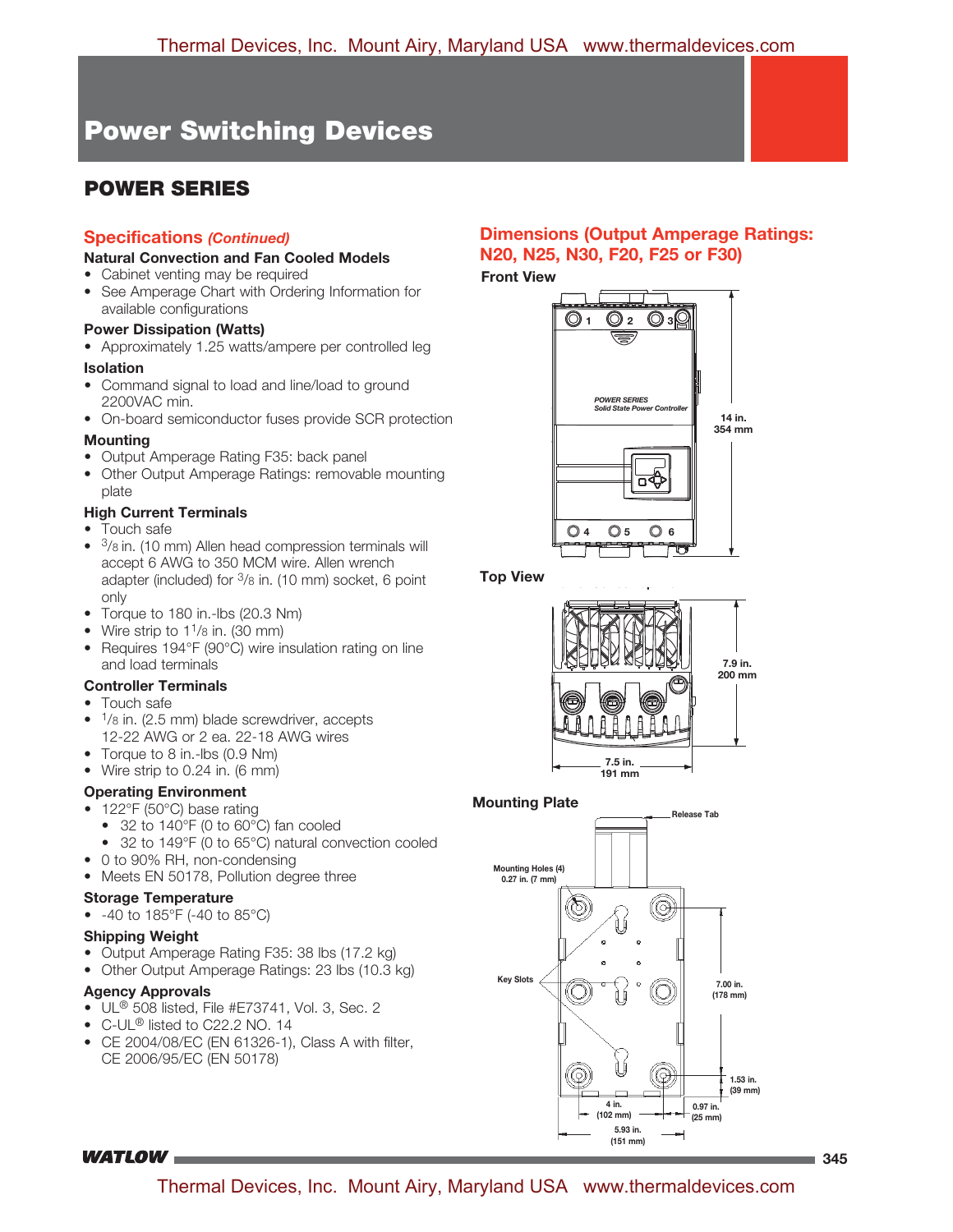# **POWER SERIES**



#### **Single-Phase Configuration**

This configuration can be purchased with any or all the features available on the POWER SERIES, based on customer preference. It is intended for resistive heaters, but can also be used on transformer connected loads in the phase angle firing mode.

#### **Three-Phase, Two Leg Configuration**

This configuration is intended for zero cross firing only into a stable resistive heater. Typically, a three-phase delta or ungrounded wye connected heater is used and only two of the three VAC line phases are switched. The third phase is a direct connection through a bussbar on board the POWER SERIES. Heater current monitoring and kVA options are available via the heater diagnostics option.

#### **Three-Phase, Three-Leg Configuration**

All POWER SERIES options are available with this configuration. It works well with phase angle firing into a three-phase, three-wire wye or delta connected heater. In this configuration, the more common applications are transformer connected loads with heaters requiring a soft start and/or current limiting.

The three-phase, four-wire configuration is intended for zero cross firing into a three-phase grounded wye/star heater. (This is a separate hardware option, model number dependent.)

#### **Single-Phase, Multizone Configuration**

This configuration is available in two and three single-phase zones and all the features of a single-phase unit are available. (Note that there is only one alarm relay and all zones in the controller must use the same control method.)

#### **Heater Diagnostics**

Heater diagnostics may include some or all of the features that require heater current monitoring, depending on the model selected. Heater current monitoring is only available with heater diagnostics installed on the controller. The features dependent on heater current monitoring are heater bakeout, current limiting, heater kVA monitoring, retransmit and heater monitoring alarms such as open heater, heater out of tolerance, load balance and shorted SCR detection/error. Heater diagnostics must also be installed if you need phase angle control with current limit.